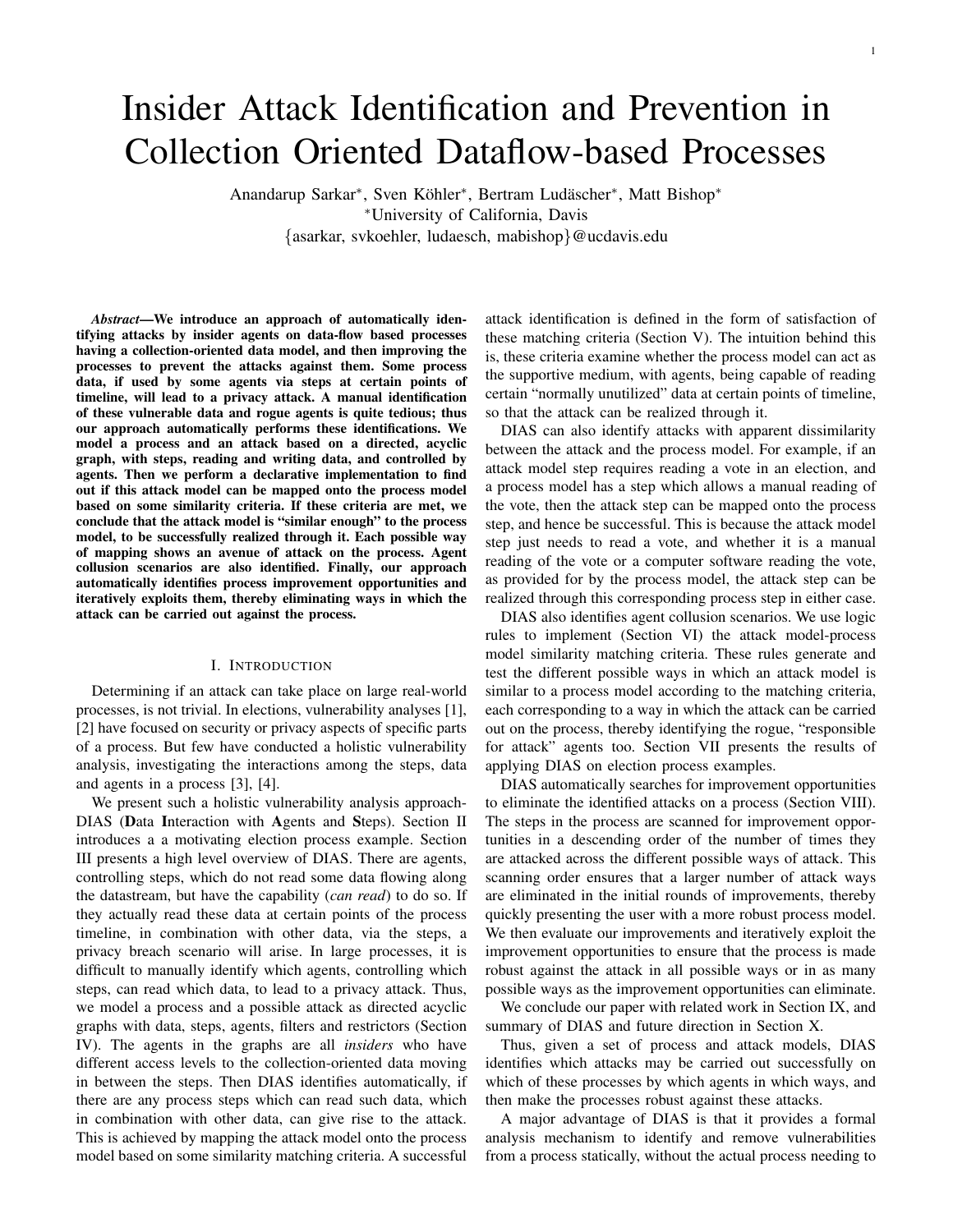



Fig. 1. Vote by Email process example: A voter decides and writes his vote on a ballot file. He also scans his signature on a file. The voter then composes an email with his vote-annotated-ballot and signature files as attachments, sending it out to the Election Office. The receiving clerk approves the legitimacy of his vote, after verifying the voter's signature against the roster registration record.

be carried out, thereby saving lots of time and money wasted for after the fact analyses.

## II. MOTIVATING EXAMPLE

Figure 1 shows a vote-by-email process example to motivate DIAS. The figure nodes are either oval, rectangle or rounded rectangle. The ovals represent data, rectangles the steps, and rounded rectangles the agents. Nodes are labeled as  $id:t$ where  $id$  is a unique node identifier and  $t$  is a node type. For example, in Figure 1, the first step node has the label as s1:*decide on vote*, where s1 uniquely identifies the step, which has a type of *decide on vote*. Refer to Section IV for explanations on node types. We consider a collection oriented hierarchy where a datum may possess subdata. A step can contain multiple functions. For function semantics, refer to Section IV. In a vote-by-email process, a voter *decide on vote*, and *write vote on ballot*. The ballot is a file, and vote is a marking on that file. He also *signs*, scanning his signature into a file. *Write vote on ballot* and *signing* can be parallel activities. The voter then composes an email, attaching his voted ballot file, and signature file to the email, which are two subdata of different types. He then sends his email via the Internet to the Election Office, where a receiving clerk, compares the signature on roster (a pre-recorded registered voters' list) with the email attached signature. A match signifies that the voter is registered, in which case the clerk 'approve-marks' the email via the *validate signature* step, indicating that the attached vote must be counted as a valid one. Note that during the *validate signature* step, the clerk is not authorized to open the voted ballot attachment. He also removes the voter signature file from the email, so that the secret of "who has

Fig. 2. A privacy attack example: A receiving clerk at the Election Office *Reads Vote* by opening the voted ballot attachment in the email, sent by the voter. He then checks the attached voter's signature as well, during the Validate Signature step, thereby breaching the voter's privacy, since now he knows for whom a voter has voted.

voted for whom" cannot be inferred by a downstream agent, handling the voted ballot attached email.

Let us now consider how a privacy breach attack may occur, as shown in Figure 2. The initial steps from *decide on vote* till *send email* remain the same as in the vote-by-email process and thus have not been shown. The receiving clerk after getting the email as an output from the *send email* step, performs the *read vote* step. During this step, he reads the voter's vote, by opening the voted ballot attachment in the email. Then he reads the attached voter signature file during the *validate signature* step, thereby accomplishing the voter confidentiality breach attack, since from the voter's signature and the ballot's vote he can know for whom a voter has voted.

Given this example process and attack, can DIAS identify automatically, if the agents can successfully carry out this attack on this process? Can it find out how to improve the process to prevent the attack? These are the principal questions which we solve in the following sections.

#### III. HIGH LEVEL APPROACH OVERVIEW

Figure 3 shows a high-level overview of DIAS. A domain expert defines a set of process and attack models. He picks a process model  $P$  and an attack model  $A_i$  from the respective sets and provides them as inputs to the Generate Attack Maps activity to find out if  $A_i$  can be carried out against P.  $A_i$ represents any attack in the stream of attacks  $A_1, A_2, \ldots, A_m$ making up the attack model set. We use Answer Set Programming (ASP) [5], [6], a rule-based declarative programming paradigm, to implement the Generate Attack Maps activity. The implementing program encodes the valid conditions under which an attack is successful and also enumerates all possible ways in which  $A_i$  can be carried out against  $P$  based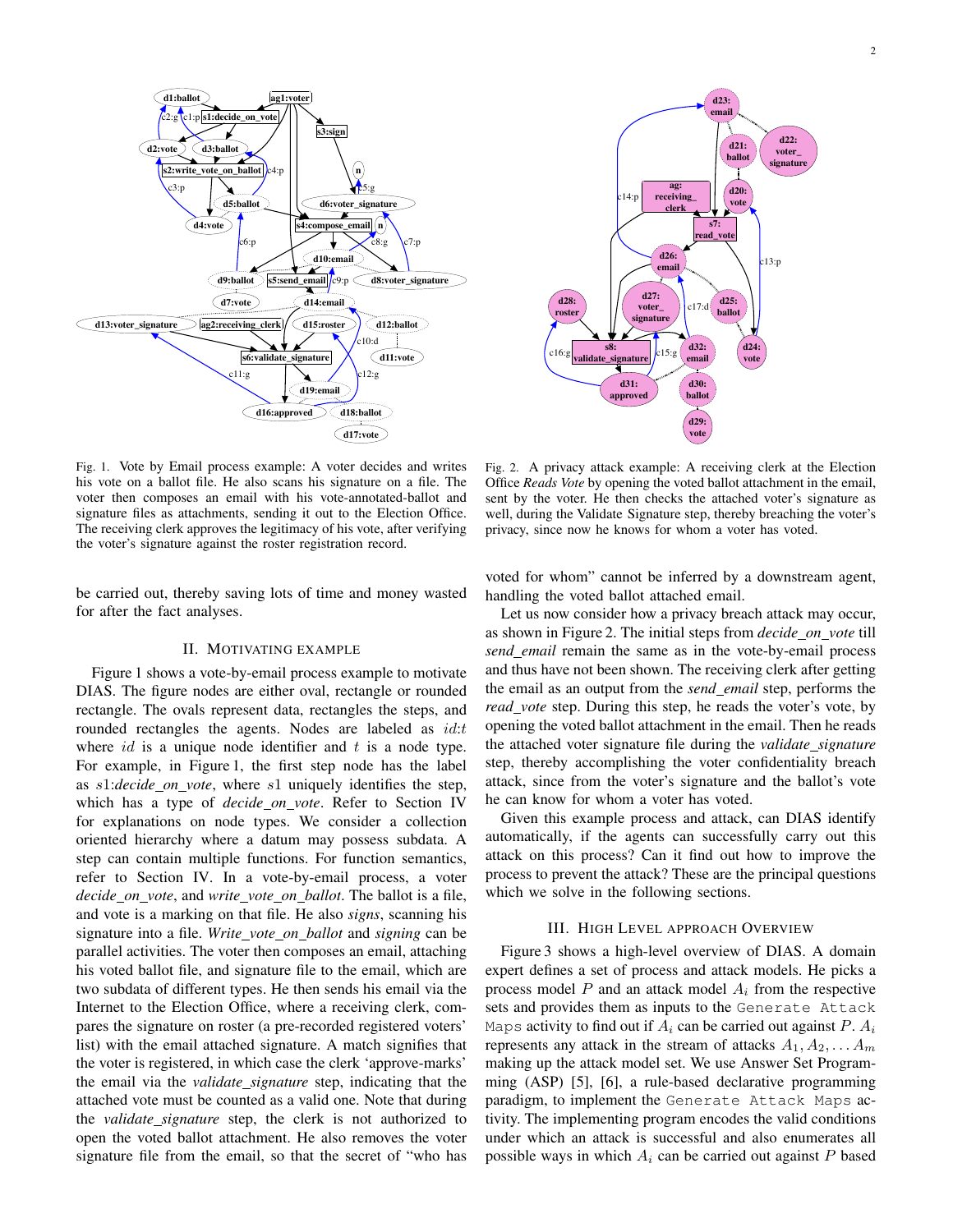

Fig. 3. Approach overview. Rectangles:Activities, Cut cornered rectangles:Inputs and Outputs, Diamond:Decision box. DIAS presents an iterative process improvement and evaluative approach to test a process  $P$ 's vulnerabilities against an attack  $A_i$ , and eliminating them.

on those conditions. We denote this set of enumerated attack scenarios as  $M_1, M_2, \ldots, M_k$ . If this set is empty, then  $A_i$ cannot take place on P.

If non-empty, this set of attack scenarios is input to Improve  $P$ , which modifies  $P$  to thwart  $A_i$ . The user selects an improvement method which can be exploited to prevent  $A_i$ . Improve  $P$  then scans and applies (if the opportunity exists) the user selected improvement method on the steps in  $P$  in a descending order, addressing the most attacked step first, followed by the lesser attacked ones. Thus it is the implementing program which decides the location in  $P$  in which the selected improvement opportunity will be exploited.

 $P_1, P_2, \ldots, P_q$  is a set of "improved" process models, produced as an output from  $Improve$   $P$ , where every set element is a variant of process  $P$  with certain attack avenues for  $A_i$  against it, being thwarted. Each variant represents a way by which the same process improvement method can be used in different locations in  $P$  to eliminate attack ways.  $P$  can contain multiple steps, which are attacked the same number of times across the different possible ways of attack and all or some of them can be exploited for the same improvement method. Thus a new variant is produced depending on the location of  $P$ 's step actually exploited by Improve  $P$ . The user then selects a variant, say  $P_i$  from this improved set, which is then again provided as an input to the Generate Attack Maps program. Generate Attack Maps again runs the ASP rules for attack determination based on the attack conditions to test out if  $P_j$  is indeed improved against  $A_i$ . In this way, the process improvement and evaluation continues iteratively till  $P$  becomes robust against  $A_i$  in all possible ways, or in as many possible ways as the improvement methods can eliminate. Then, we can reapply DIAS to check the robustness of the next process selected from the set of process models. Thus, DIAS can be applied to all possible combinations of attack model-process model pairs from the input sets, to identify and improve the vulnerable processes.

#### IV. PROCESS AND ATTACK MODELS

In this section, we define the syntax and semantics of our graph-based language, modeling processes and attacks. We define process and attack models based on a directed acyclic process graph  $G = (V, E)$  whose nodes  $V = V_S \cup V_D \cup$  $V_T$  ∪  $V_F$  ∪  $V_Y$  are *steps*  $V_S$ , *data*  $V_D$ , *agents*  $V_T$ , *filters* 

 $V_F$  and *restrictors*  $V_Y$ . A *step* represents a task; a *datum* is a knowledge; an *agent* controls a step; a *filter* is an add-on activity to a step, capable of removing certain data from the datastream and finally, a *restrictor* is also an add-on activity to a step, preventing it from reading certain datum. With each kind  $K \in \{V_S, V_D, V_T, V_F, V_Y\}$  of node in V, we associate a set of *types*  $\mathbb{T}_K$ . For example, for  $K = V_D$  (datum), we might have the set of *data types*  $\mathbb{T}_D = \{ \text{email}, \text{vote} \}.$  Types of the same kind for data types  $\mathbb{T}_D$  and step types  $\mathbb{T}_S$ , can be arranged into a type hierarchy. Conceptually, a type may be further structured to contain various properties like a *class* in object oriented paradigm [7]. For example, *email* can have properties as *emailId, sender* etc. Type hierarchy follows the inheritance concept of object oriented paradigm [8].

With nodes, for example, for a data node  $d \in V_D$ , we associate a single type  $t = \text{type}(d)$  from  $\mathbb{T}_D$ . Formally, we have a family as type<sub>K</sub>:  $V_K \rightarrow \mathbb{T}_K$ . Thus, we have type<sub>D</sub>:  $V_D \rightarrow T_D$ , which associates data types to data nodes. Similarly types can be associated with members from other node kinds. If it's clear from the context what kind of node we're working on, we can just say type $(n) = t$ . For example in Figure 1, type( $d1$ ) = ballot. Nodes have labels of the form nodeId:type as already discussed in Section II.

Each datum in G maybe composed of one or more similar or differently typed, children subdata. Thus in Figure 1, the parent *email* datum d10 has a pair of children, *ballot* datum d9, and *voter signature* datum d8. A subdatum is also a datum, which may itself contain other subdata. For example, d9 has a child as d7. Thus, there can be multiple hierarchical levels in our data model. A datum with zero subdata  $(d4$  in Figure 1) is an atomic entity. A *transparent* datum (dashed node) allows read access by a step to all of its subdata. An *opaque* datum (solid node) restricts the read access to all of its subdata by a step. For example in Figure 1, the *send email* step s5 reading the transparent *email* datum d10, *canRead* all of its children, i.e., *ballot* datum d9 and *voter\_signature* datum d8. But if d10 were solid, then  $s5$  cannot read either  $d9$  or  $d8$ .

The edges  $E = E_R \cup E_{CR} \cup E_W \cup E_C \cup E_{DU} \cup E_{CO} \cup E_X \cup E_H$  are as follows:  $E_R \subseteq V_D \times V_S$  is the set of *read* edges signifying that steps *consume* data. A step requires access to all data which are connected to it via *read* edges. For example, in Figure 1, step s1 of type *decide on vote*, *reads* datum d1 of type *ballot*.  $E_{CR} \subseteq V_D \times V_S$  is the set of *canRead* edges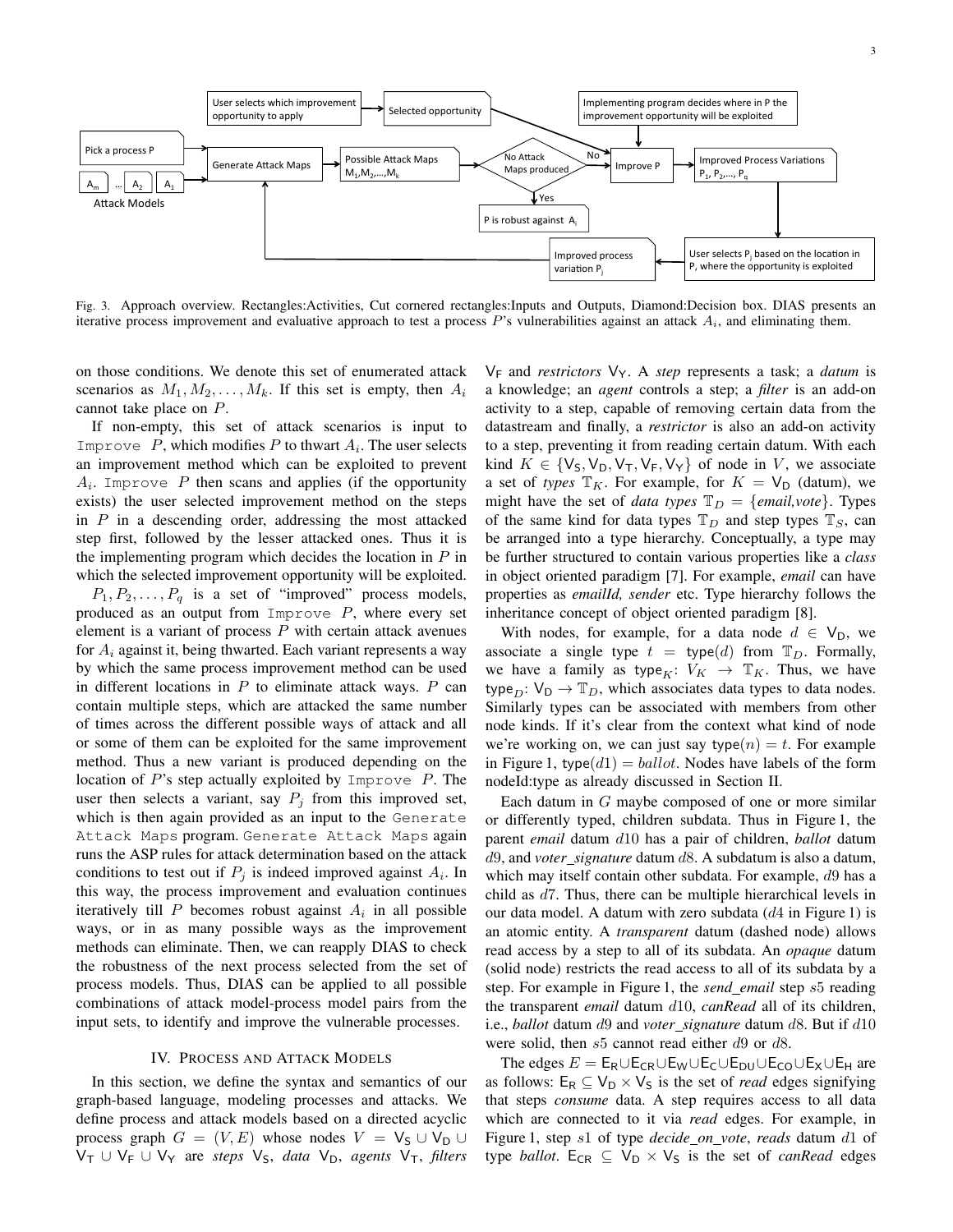signifying that steps have the capability to read data, but do not actually read or use them as their inputs, while carrying out the process. For example, in Figure 1 a *canRead* edge can be inferred between the step s6 of type *validate signature* and the datum d12 of type *ballot*. For assumptions governing the inference of a *canRead* edge, refer to *Access assumptions* paragraph later in this section.  $E_W \nsubseteq V_S \times V_D$  is the set of *write* edges signifying that steps produce data. A step produces all the data to which it is connected via write edges. For example, in Figure 1, step s1 of type *decide on vote*, *writes* datum d2 of type *vote*. E<sub>C</sub>  $\subseteq$  V<sub>T</sub>  $\times$  V<sub>S</sub> is the set of *control* edges signifying that agents perform steps. For example in Figure 1, agent ag1 of type *voter*, *controls* step s1 of type *decide on vote*.  $E_{DU} \subseteq V_D \times V_D$  is the set of *dependsUpon* edges showing which specific output data are functions of which specific input data to a step. The *dependsUpon* edges (blue) travel opposite to the usual dataflow direction determined by the *read* and the *write* edges. Thus, in Figure 1, datum d2 of type *vote* depends on datum d1 of type *ballot*. E<sub>CO</sub>  $\subseteq$  V<sub>D</sub>  $\times$  V<sub>D</sub> is the set of *isChildOf* edges denoting the parent-child relationship between data. An *ischildOf* edge in G is modeled as a dotted one between the parent and the child data, with the parent on top of the child in the space layout. Thus, the parent datum d10 of type *email* is connected to its pair of children of types *ballot* and *voter signature*, via the isChildOf edges. The edges are undirected, since they do not model any dataflow or dependency relationship.  $E_X \subseteq V_F \times V_S$  is the set of *filter* edges denoting that filters remove certain types of data from the datastream, thus preventing them from appearing as outputs, or children on the outputs from the steps with which they are associated. E<sub>H</sub>  $\subseteq$  V<sub>Y</sub>  $\times$  V<sub>S</sub> is the set of *restrict* edges denoting that restrictors prevent the associated steps to read a datum or a subdatum of a particular type. Unlike filters, restrictors do not remove any data from the process datastream. A *path* is a sequence of nodes  $v_1, v_2, \ldots, v_n$  such that  $(v_i, v_{i+1}) \in E$ .

The data dependency function declarations determine the semantics of G. I denotes the set of all step function identifiers which relate the output data with the input data in G.  $O=\{p, q, d, u\}$  defines the set of types of operations being performed by a data dependency function, indicating the meanings of the data dependencies. They are as follows:

- *Pass through* (p) denotes that a step function, without modifying the input datum, writes it as is, as an output.
- *Generate* (g) denotes that a step function produces a new output datum, previously non-existent on the datastream.
- *Delete* (d) signifies that a step function removes an input datum from the datastream.
- *Update* (u) signifies that a step function, changes one or more property values of an input's data type (but not the type itself) to produce an output datum.

We associate labels to *dependsUpon* edges which are of the form  $i : o$  where  $i \in I, o \in O$ .

For example, the step s1 of type *decide on vote* in Figure 1 has two data dependency functions,  $d3 = c1(d1)$ , and  $d2 =$  $c2(d1)$ . The function  $c1$  has a pass through semantics, reading datum d1 of type *ballot*, and passing it along the datastream, as an output datum d3 of type *ballot*. Another function c2



Fig. 4. (a) Step s of type *Send Email* reads transparent datum d3 of type *Ballot*- hence s *canRead* all the children of d3, i.e., datum d1 of type *Voter Signature* and datum d2 of type *Ballot*. (b) Step s can no longer read the datum d2 because of the matching restrictor.



Fig. 5. Step s4 of type *compose email canRead* the upstream *ballot* datum  $d1$ ; the intermediate steps  $s1$  and  $s2$  have functions  $c1$  and c4 respectively, which passes the ballot unmodified onto s4.

has a generate semantics, reading datum d1 of type *ballot*, and writing datum d2 of type *vote*. Thus the label on the *dependsUpon* edge between d3 and d1 is c1:p and that on the edge between  $d2$  and  $d1$  is  $c2:g$ .<sup>1</sup>

A *pass through* of a parent datum by a step implies a pass through of all the subdata of that parent datum by that step.

Next we describe the assumptions, governing the inference of a *canRead* edge in G.

Access assumptions: A *canRead* edge is an inferred edge which follows from the below assumptions:

1) If a step reads a transparent parent datum, then it *canRead* all children subdata of that parent. However, a restrictor may prevent read access by a step to a child subdatum which matches its type. Figure 4 (a) shows an example where the step s of type *Send Email* reads the transparent parent datum d3 of type *Email*, implying that it *canRead* all the children data of d3, i.e., d1 of type *Voter Signature* and d2 of type *Ballot*. In Figure 4 (b), a restrictor of type *Ballot* prevents the step s from reading d2.

<sup>1</sup>*Generate* function dependency may not have any input, in which case we label the input as  $n$  (null). Function  $c5$  in Figure 1 shows such an example.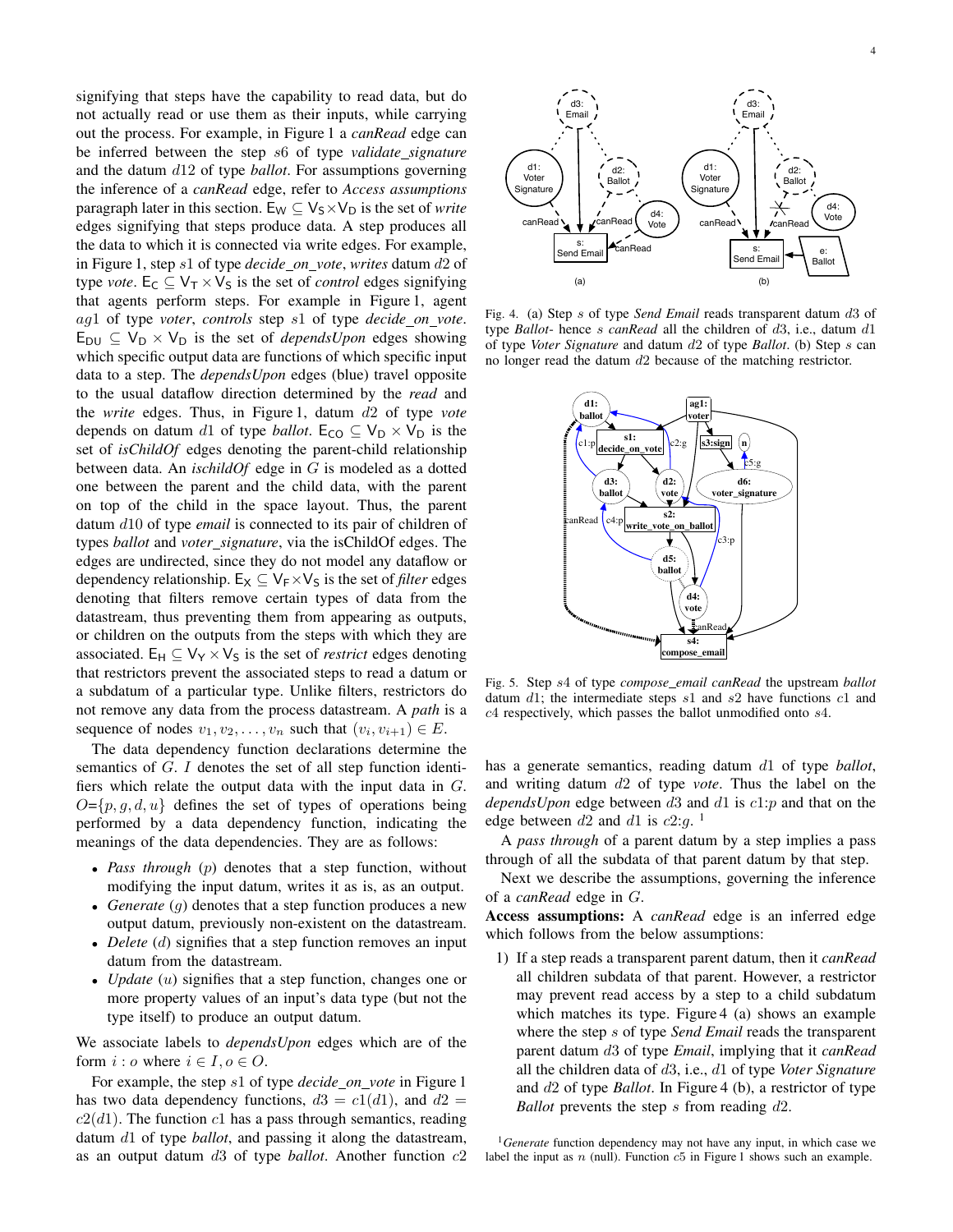- 2) If a step reads a subdatum in a transparent parent datum, then it *can read* any other subdatum of that parent datum. However, just like in *Access assumption* 1), a restrictor may prevent read access by a step to a child subdatum which matches its type.
- 3) If a step reads a subdatum of a parent datum, then it *can read* the enclosing parent as well. The intuition follows from the scoping concept in a programming language, where a read access to an inner entity automatically grants a read access to the enclosing outer entity.
- 4) The *isChildOf* relation is defined transitively over the set of all data  $V_D$  in G, thus facilitating the inference of additional *canRead* edges between a step and the descendants of a transparent datum. Since a step *canRead* a child only if its parent is transparent, as soon as we encounter an opaque datum, in the path, made up of data connected by *isChildOf* edges, cutting across the parentchild hierarchical levels of G, we can infer no more *canRead* edges between the descendants of that opaque node and the step reading the opaque node, or any of its ancestors. For example in Figure 4 (a), an additional *canRead* edge can be inferred between the step s of type *Send Email* and datum d4 of type *Vote*. The step s reading datum d3 implies that s *canRead* its descendant d4 as well, and the parent of d4 being transparent, allows for this possibility.
- 5) A step s *canRead* a datum d indirectly from the upstream, if all the functions, acting on  $d$  as input, belonging to all the steps on any path between  $s$  and  $d$ , only perform a *pass through* operation on d, or on parent of d. For example in Figure 5, the *compose email* step s4 *canRead* the upstream *ballot* datum d1 indirectly, since the functions  $c1$  and  $c4$  of steps  $s1$  and  $s2$  respectively, pass along the ballot datum unmodified onto step s4.

We define a process model and an attack model as two distinct types of process graphs. The process model is a specification, drawn out by the domain experts to achieve a useful goal, while the attack model represents a malicious plan, sought by the rogue agents via the process model.

Formally, a process model P is a process graph  $G<sup>P</sup>$  =  $(V^P, E^P)$ . An attack model A is similarly, simply a process graph  $G^A = (V^A, E^A)$  where  $V_F{}^A = \emptyset$ ,  $V_Y{}^A = \emptyset$ ,  $E_X{}^A = \emptyset$ and  $E_H^A = \emptyset$ , since an attack model does not contain any filter and restrictor constructs, and correspondingly no *filter* and *restrict* edges. Henceforth, in all the following figures we have represented process model as white colored graphs, and attack models as pink colored graphs.

## V. ATTACK SEMANTICS

We now describe a *valid* attack semantics, and determine in how many possible ways an attack can take place on a process.

## *A. Map Conditions*

For an attack  $A$  to be successful on a process  $P$ , we test if the process model steps have the capability to read and write the data required by the steps of  $A$  in order to carry out the attack. Also, the process agents need to collude if A requires that. All these requirements, intuitively reduce to a similarity matching between the corresponding nodes of A and P.

Thus, we define an attack as a mapping relation  $M$  between an attack model  $A$  and a process model  $P$ , i.e., relating nodes in A with nodes in  $P: M \subseteq V^A \times V^P$ . An attack map<sup>2</sup> M is said to be *well-formed* if it relates A nodes and P nodes of the same kind, i.e.,  $M = M_{V_S} \cup M_{V_D} \cup M_{\alpha} \cup M_{\omega} \cup M_{V_T}$ . We only consider well-formed mappings in this paper.

 $M_{\text{V}_\text{S}}$ :  $\text{V}_\text{S}^A \rightarrow \text{V}_\text{S}^P$  maps attack model steps to process model steps where  $V_S^A$  and  $V_S^P$  denote the set of all steps in attack model and process model respectively.  $M_{\rm V_D} \subseteq$  $V_D^A \times V_D^P$  relates attack data with process data, where  $V_D^A$  and  $V_D^P$  denote the set of all data in attack model and process model respectively.  $M_{\alpha}$ ,  $M_{\omega} \subseteq V_D^A \times V_D^P$  also relate attack data and process data, but are used to identify the beginning and end of a *sequence mapping*, respectively. Finally,  $M_{V_T} \subseteq V_T^A \times V_T^P$  relates attack agents with process agents, where  $V_T^A$  and  $V_T^P$  represent the set of all agents in attack model and process model respectively.

A well-formed M is *valid* M if all the following mapping conditions are satisfied. These conditions define when a process model allows an attack to be successfully realized through it, because of the similar nature of the pair of models.

Condition 1: Steps Match. An attack model step represents an activity, which can be carried out successfully only if the process model provides a corresponding supportive step of matching type. Thus for  $M_{\mathsf{V}_\mathsf{S}}$  to be valid, for all  $M_{\mathsf{V}_\mathsf{S}}(s^a, s^p)$ , the types of  $s^a \in V_S^A$  and  $s^p \in V_S^P$  must match. Types match if the process model and attack model step types are equal, or if the process model step type is a subtype of the attack model steptype. Following the inheritance concept, a step  $s^p$ 's type is a subtype of step  $s^a$ 's type if the former possesses all properties of the later, along with some additional. The intuition here is that, for successful realization of an attack step, a process model step should provide at least what an attack model step demands, but can provide for more. For example, if an attack model consists of a step  $s^a$  with type as *Read Vote*, and a process model consists of a step  $s^p$  with type as *Read Vote with a software*, then we can claim that  $M_{\text{Vs}}(s^a, s^p)$  is valid, the process step's type being a subtype of the attack step's type. The attack step in this case can be successfully carried out via the process step (similarly reasoned as in Section I).

However if an attack model step's type is a subtype of the process model step's type, then the mapping between them is valid conditionally, i.e., the attack can succeed only if the process step type allows for the additional condition to be met. The intuition is, as long as the supportive process model step type does not explicitly prohibit the characteristics demanded by an attack model step type, a valid mapping can exist between them, with the condition that attack step's additional requirements must be met. For example, if, s a 's type is *Read* Vote with a software and and s<sup>p</sup>'s type is *Read Vote*, then a valid mapping can exist between them, with the proviso that the process model allows, reading the vote with a software.

For an attack to be successful, all of its steps need to be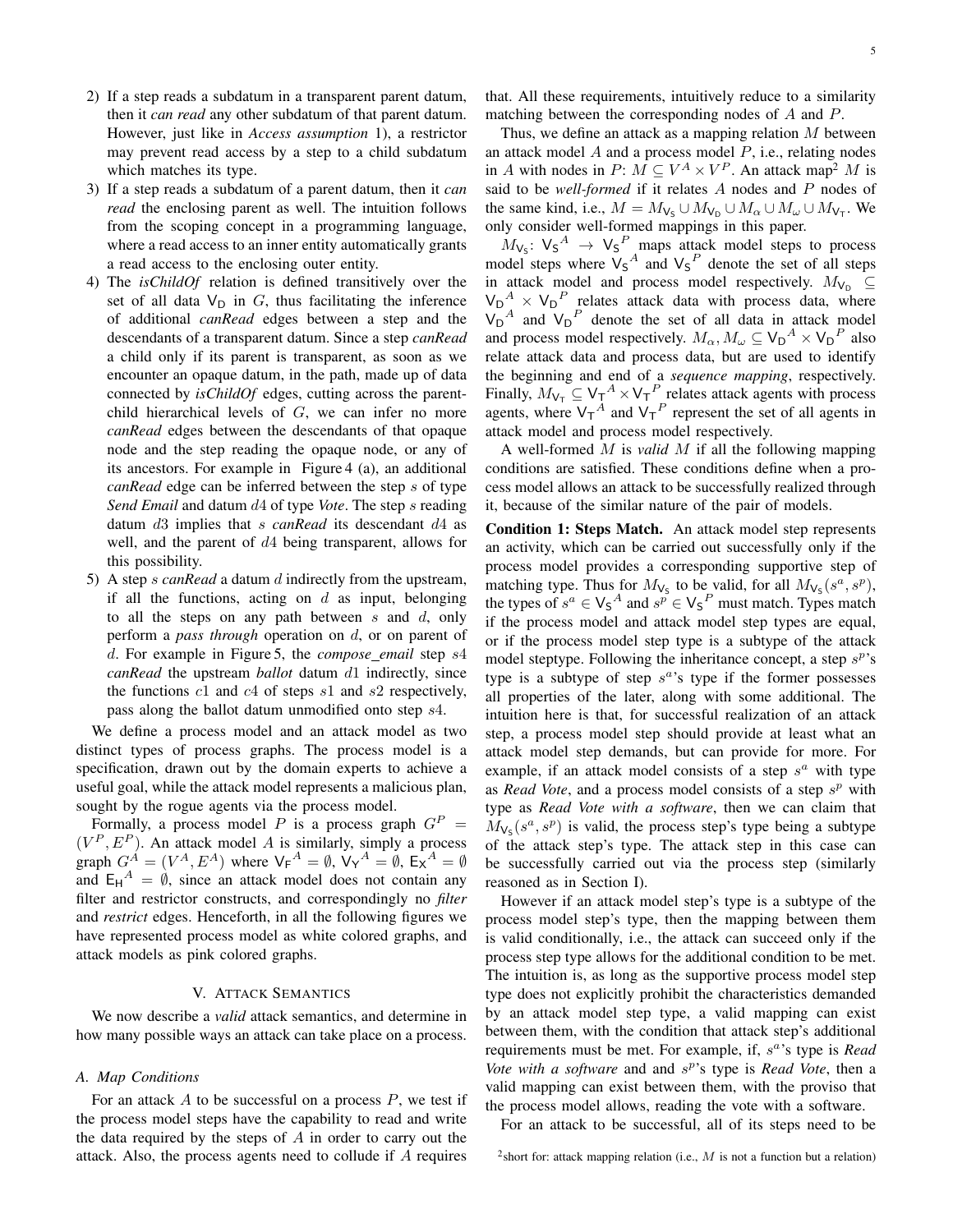carried out. Thus all steps in  $V_5{}^A$  are mapped to some steps in  $V_5^P$  (unless they are part of an attack *sequence map* as explained in Condition 4). For all  $s^a \in V_S^A$  there is a  $s^p \in$  $V_5^P$  such that  $M_{V_5}(s^a, s^p)$ , or else  $s^a$  is part of an attack sequence map (Condition 4).

Condition 2: Inputs Match. An attack model step may need to read certain input data to be successful. Thus the corresponding process model step must provide for these matching input data. The process model can meet this requirement in two ways: either the process model step actually reads the data (where a *read* edge exists between the process data and the step) needed by the attack model step to be carried out successfully, or the process model step possesses the capability to read the data (where a *canRead* edge can be inferred between the process data and the step) needed by the attack model step. The capability of a process step to read a data is governed by the *Access assumptions* (Section IV). Thus for  $M_{\mathsf{V}_{\mathsf{D}}}$  to be valid, for all  $M_{\mathsf{V}_{\mathsf{D}}}(d^a, d^p)$ , the types of  $d^a \in {\mathsf{V}_{\mathsf{D}}}^A$ and  $d^p \in V_D^P$  must match, indicating that the process model do indeed support the attack model's requirement. Types match if the process and the attack model data types are equal, or if the process model data type is a subtype of the attack datatype. A datum  $d^{p}$ 's type can be a subtype of a datum  $d^{a}$ 's type according to the inheritance concept, or if,  $d<sup>a</sup>$  possesses only a subset of the children, possessed by  $d^p$ .

A filter must not block the transitive availability of an input, say  $d^p$ , to a process step  $s^p$ , when  $s^p$  satisfies an attack model requirement through a *canRead* edge. If a filter, checking for type of  $d^p$ , is present on any step on the path,  $d^p, \ldots, s^p$ , then it removes  $d<sup>p</sup>$  from the datastream, thereby disallowing it to act as the target of data map from the attack model. Hence there should exist at least one path  $d^p, \ldots, s^p$  in the process model, such that there is no filter for  $d^p$  in this path. Similarly there should be no restrictor associated with step  $s^p$ , which prevents the access to  $d^p$  by  $s^p$ , for a valid attack to take place. Formally: if  $M_{\mathsf{V}_{\mathsf{D}}}(d^a, d^p)$  and  $M_{\mathsf{V}_{\mathsf{S}}}(s^a, s^p)$  and  $d^a \in \mathsf{in}(s^a)$ , then  $d^p \in \text{in}^+(s^p)$  and there exists a path  $\pi_p : d^p, \dots, s^p$  in P such that for all steps  $s \in \pi_p$  and for all filters f of s, f does not match  $d^p$ , i.e., type $(f) \neq$  type $(d^p)$  and for all restrictors e of  $s^p$ , e does not prevent *read* of  $d^p$  by  $s^p$ , i.e., type $(e) \neq$  type $(d^p)$ . in $(s^a)$  is the set of all direct data inputs to  $s^a$ . in<sup>+</sup>( $s^p$ ) is the set of all data d that are direct or indirect inputs to  $s^p$ , i.e., there is a path from d to  $s^p$  in P.

 $M_{\rm V_D}$  preserves *read* edges, and thereby the dataflow. For example, if a step of type  $s_1$  reads a datum of type  $d_1$  in an attack model, and this (step,datum) pair is mapped to its counterpart in the process model, for a valid attack to take place, it must be the case that in the process model, the step of type  $s_1$  (or subtype of  $s_1$ ) reads (or *canRead*) datum of type  $d_1$  (or subtype of  $d_1$ ). The attack model datum of type  $d_1$  cannot be mapped to a matching datum, which is written by the step of type  $s_1$  (or subtype of  $s_1$ ) in the process, or to any downstream datum which appears after the step of type  $s_1$  (or subtype of  $s_1$ ) in the process timeline.

An attack model step needs to read all the inputs in order to be successful. Thus all of the inputs read by any attack model step, must have their corresponding matches in the process

model, for a successful attack. For all  $d^a \in V_D^A$  there is a  $d^p \in V_D^P$  such that  $M_{V_D}(d^a, d^p)$ , or else  $d^a$  is part of an attack sequence map (Condition 4).

Condition 3: Outputs Match. When an attack model step is successfully performed, it produces certain data. Thus the corresponding process model step must provide the supportive output data of matching types, to which the attack model data can be mapped to, for a successful attack. Thus, if  $M_{\text{Vs}}(s^a, s^p)$ , i.e., an attack step  $s^a$  is mapped to a process step  $s^p$ , then we require that any output  $d'^a \in \text{out}(s^a)$  also matches an output  $d'^p \in \text{out}(s^p)$  for a successful attack. Here out( $s^a$ ) represents the set of all data  $d'$  that are written by step  $s^a$ . out $(s^p)$  is defined similarly.

Also, for a valid attack, there should not be any filter, associated with process step  $s^p$ , checking for a datum of type of  $d'^a$  or checking for a datum of type of a descendant of  $d'^a$ . Otherwise due to this filter, process step  $s^p$  cannot produce an output or descendant of the output, as demanded by the attack, thereby failing the attack. Formally: If  $M_{\mathsf{V}_{\mathsf{S}}}(s^a, s^p)$  and  $M_{\mathsf{V}_{\mathsf{D}}}(d'^a, d'^p)$  and  $d'^a \in \mathsf{out}(s^a)$ , then  $d'^p \in \mathsf{out}(s^p)$  and for all descendants  $des^a \in V_D^A$  of  $d'^a$  and all filters f of  $s^p$ , f neither matches  $des^a$  nor  $d'^a$ , i.e., type $(f) \neq$  type $(des^a)$  and type $(f) \neq$  type $(d'^a)$ .

An attack model step needs to produce all the data it is connected to, via the write edges, in order to be declared completed. Thus all of the outputs written by any attack model step, must have their corresponding matches in the process model, for a successful attack.

Condition 4: Sequence Match. Sometimes a sequence of attack steps  $s_1^a, \ldots, s_n^a$  can be realized by a malicious agent using a single step  $s^p$  of the process model. We consider this possible if at least one of the steps  $s_i^a$  in the sequence matches  $s<sup>p</sup>$  in type. We also require that the inputs and outputs of the attack sequence match those of  $s^p$ , similar to Conditions 2 and 3 before. To this end, the mapping  $M$  "encloses" the attack sequence via special edges  $M_{\alpha}$  and  $M_{\omega}$ , relating the data inputs (start of the sequence) and outputs (end of the sequence) to those of  $s^p$ . Formally: if  $M_\alpha(d^a, d^p)$  and  $M_\omega(d'^a, d'^p)$ , then there exists a path  $\pi_p: d^p, \ldots, s^p, d'^p$  in P such that for all paths  $\pi_a$ :  $d^a$ ,  $s_1^a$ , ...,  $s_n^a$ ,  $d'^a$  in A there is a matching step  $s_i^a \in \pi_a$  with type $(s_a^i) =$  type $(s^p)$ .

Attack steps in the sequence, including their inputs, outputs and controlling agents are assumed to be carried out via a single process step. Thus they are exempt from being explicitly mapped via  $M_{V_S}$ ,  $M_{V_D}$ , and  $M_{V_T}$ .

Condition 5: Non-Collusive Agents match trivially. If  $M_{V_{\mathsf{T}}}(t^a, t^p)$ , i.e., an attack agent  $t^a$  is mapped to a process agent  $t^p$ , and  $t^a$  controls step  $s^a$  and agent  $t^p$  controls step  $s^p$ , then, we require that,  $M_{\mathsf{V}_\mathsf{S}}(s^a, s^p)$ . Also, the inputs and outputs of  $s^a$  match the inputs and outputs of  $s^p$  respectively.

We assume that any process agent can be made rogue; so whenever an attack step requires an agent to perform it, the process model can always provide one, and it may not have the same type as that of the attack model agent type, but still be capable of carrying out the required attack step, as long as the corresponding step types in the attack and process match.

When agents *collude*, agent mapping scenarios becomes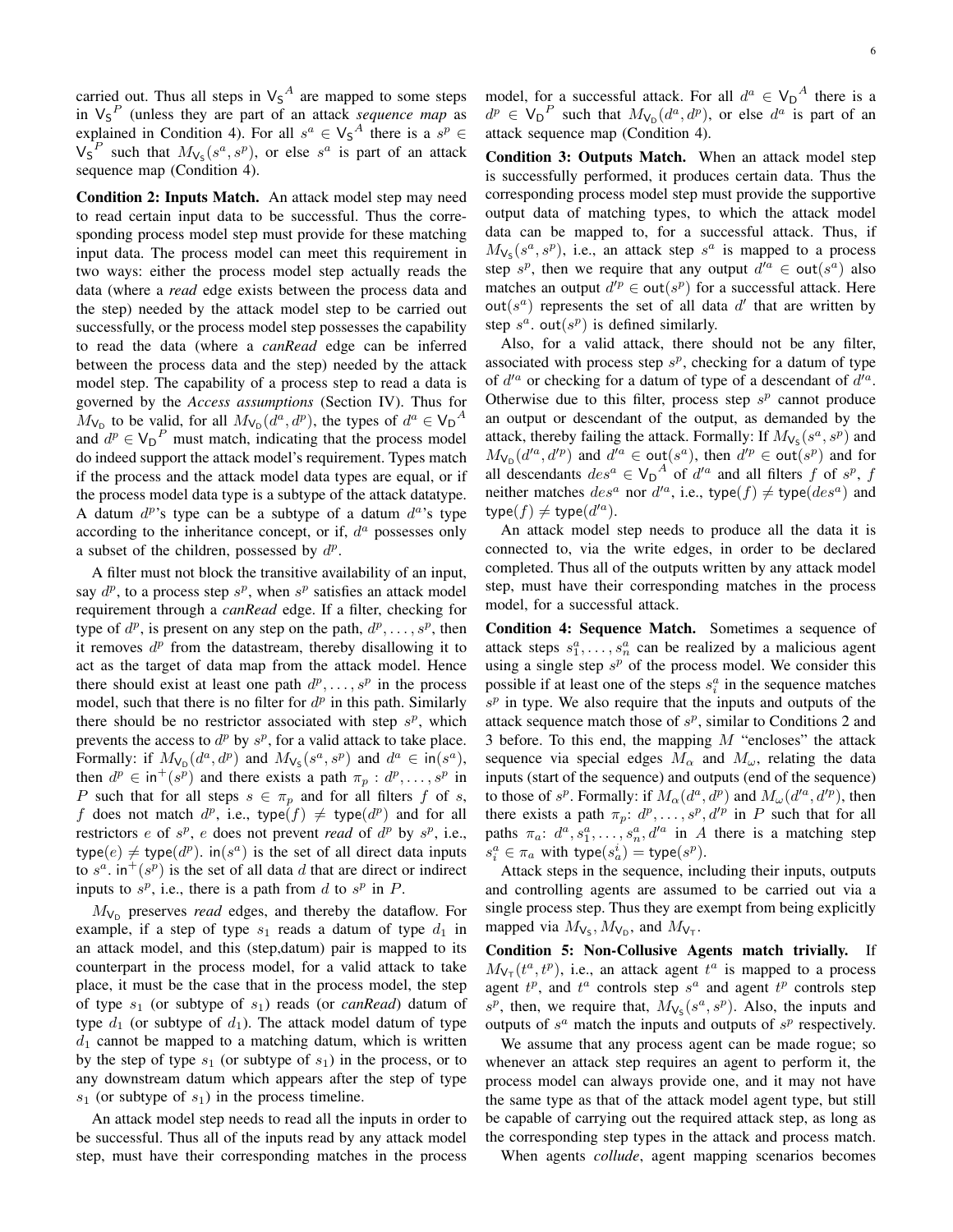non-trivial, as discussed in Section VII-B. Note that for a valid attack, mapped steps are either part of an attack sequence or are mapped individually.

## *B. Multiple Ways of Valid Attack*

For a given attack model  $A$ , there can be many mapping relations  $M$ , that relate  $A$  to a given process model  $P$ . We try to find out all such  $Ms$ , each corresponding to a way, in which A can be carried out against  $P$ . If there is no  $M$ , we infer that  $P$  is robust against  $A$  in all possible ways. The problem of determining all such  $Ms$  is in essence a search problem: each possible way of mapping attack steps/data to process steps/data must be examined. Each combination is generated, and then tested against the requirements of a valid mapping as explained in Section V-A. Thus we use a *generate and test* paradigm to generate all attack mapping possibilities and test the validity of the mapping.

## VI. IMPLEMENTATION

We use DLV [9], [10], a state-of-the-art implementation of ASP [6], [11], to implement our valid attack map conditions (Section V-A). We have included a selected portion of our entire implementation as a representative.

We encode the constructs in the process model and attack model like step, datum, agent etc., their types and the interactions between them, as a set of DLV *facts*. For example  $pm\_read(d, s)$  is a process model fact encoding that process model step s reads data d i.e.,  $(d, s) \in E_R^P$ . Attack model facts are similar, but they are prefixed with am. Next, we encode, a valid attack on a process, implementing mapping Condition 4 in Section V-A.

| mapsequence (A1, S1, S3, A3, A2, SP, A4) :-<br>$am$ sequence $(S1, S3)$ ,<br>am connected (S1, S2), |   |
|-----------------------------------------------------------------------------------------------------|---|
|                                                                                                     | 4 |
| am connected (S2, S3),<br>$am\_steptype(S2, X)$ ,                                                   | 5 |
| pm steptype (SP, X),                                                                                | 6 |
| $allInMap(A1, S1, A2, SP)$ ,<br>$allOutMap(S3, A3, SP, A4)$ ,                                       |   |
| not filter restricts (S2, SP).                                                                      |   |

The above DLV rule implements the criteria for an (input data,first step in sequence,last step in sequence,output data) in an attack model i.e.,  $(A1, S1, S3, A3)$  to be validly mapped to an (input data, step, output data), i.e.,  $(A2, SP, A4)$  in the process model (modeled by mapsequence). If an attack model step S2 in a sequence, has the same type X as that of a process model step SP, and the datatypes of all the data input to the first step S1 in the attack sequence and output from the last step S3 in the attack sequence match the datatypes of at least some data input to, and output from the process step SP (modeled by the predicates allInMap and allOutMap, respectively), then we can claim that S1 and S3, along with its input to S1 and output from S3 data, can be mapped to SP and its input and output data respectively, signifying that a sequence of attack steps can be successfully realized via a process step. The last conjunct in the above rule body on line 9 ensures that there is no restrictive filter on the process model step SP which can prevent its output A4 from being the target of the map (referring to the filter restriction requirement in Condition 3). A pair of steps is *connected* (modeled by am\_connected) if the former writes a datum which is read by the latter, directly or indirectly (A step can indirectly read a datum as discussed in *Access assumption 5* in Section IV). A pair of *connected* steps where the steps are different from each other, form a *sequence*, as modeled by am\_sequence in line 2 of the rule. The allInMap atom implements the condition, where a process model step can support an input read requirement by an attack step, either by actually reading the input data, or by having the capability to read the input data (Condition 2 in Section V-A). Similarly, allOutMap supports the output condition (Condition 3 in Section V-A).

Given an attack and a process model, Generate Attack Maps (in Figure 3) implementation finds out in how many different ways this attack is validly possible on this process based on the attack mapping conditions. This implementation is realized using ASP paradigm, based on stable model semantics [12], amenable to computationally difficult (e.g., NP-hard) search problems. This implementation is as follows:

| inmapsequence $(A1, S1, S3, A3, A2, SP, A4)$ v   |  |
|--------------------------------------------------|--|
| outmapsequence $(A1, S1, S3, A3, A2, SP, A4)$ :- |  |
| mapsequence $(A1, S1, S3, A3, A2, SP, A4)$ .     |  |

Using the above rule, DLV generates all attack maps or stable models in which all valid attack conditions (as explained in Section V-A) are satisfied. Each attack map corresponds to a way in which an attack can be carried out on a process. Each such map contains inmapsequence atoms denoting that certain entities in the attack model are mapped to those in the process model, or outmapsequence atoms denoting that those attack model entities are not mapped.

We feed as input, the attack and process models, along with our valid attack conditions (of Section V-A) and rules used for resultant attack map visualization, to the DLV answer set solver implementing Generate Attack Maps. The solver generates a set of attack maps, each showing a way in which all the attack model steps, data (or attack sequence) and agents can be mapped to some process model steps, data and agents, respectively, as per our valid attack conditions. The model constructs in each of these attack maps get projected onto *node* atoms, and the relations and corresponding mappings among the constructs onto *edge* atoms of a graph, by the visualization logic. Using DLVWrapper [13], a Java interface for the DLV system, we implement a Java-based method to collect these node and edge atoms and construct a graph in *dot* format (Section VII shows such program-generated output graphs).

Thus, utilizing the power of the answer set solver DLV, we can implement successful attack semantics, and generate all possible ways of attack based on this semantics.

## VII. RESULTS

This section shows our results of running Generate Attack Maps implementation (Section III) on input process and attack models. Section VII-A shows an automatic privacy attack identification, arising due to subtle read capabilities of process steps, in motivating example of Section II. Section VII-B deals with privacy attack identification on a *vote-inperson* process, involving agent collusions.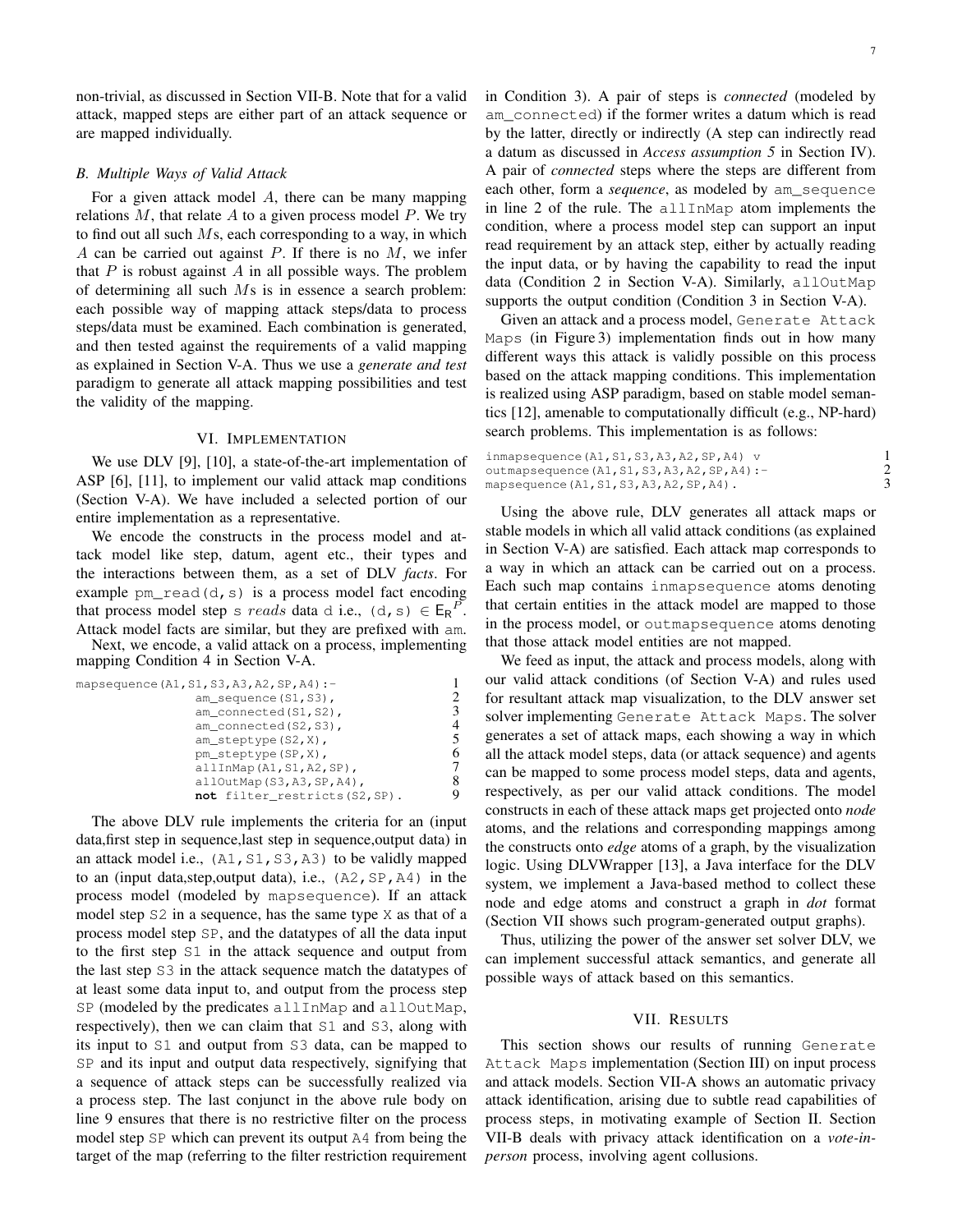

Fig. 6. Output of Generate Attack Maps (in Figure 3) run on our motivating example, demonstrating a voter confidentiality attack, where a clerk reads the voted ballot, before validating the voter signature, thereby knowing for whom a voter has voted.

## *A. Can Read Capability Attack*

Figure 6 shows the result, automatically produced, when we run Generate Attack Maps implementation on our motivating example. The interpretation of the output requires knowledge of the process semantics as well as domain knowledge and is left to the user. For example, this output can be interpreted as the malicious goal of *read vote* along with the non-rogue step of *validate signature* in the attack model, being realized through the single step of *validate signature* in the process model. This is visualized by the pair of red, dashed mapping edges from step s7 of type *read vote* and step s8 of type *valSig* (denoting *Validate Signature*) in the attack model, both terminating in the step s6 of type *valSig* in the process model.  $3$  The mapping edge between  $ag$  and  $aq2$  in the attack and process model respectively, identifies the *recClerk* (receiving clerk) as the rogue agent. The *receiving clerk* reads the *vote* on the *ballot*, attached in the *email* during the *read vote step* (s7), and then carries out the *valSig* step (s8), reading the *vsig* (denoting voter signature) attachment in the email as well. Thus a privacy attack has been now realized since, the clerk knows for whom the voter has voted. Note that satisfying Condition 4 in Section V-A, all the inputs to the first step s7, and all the outputs from the last step s8 of the attack



Fig. 7. Output of Generate Attack Maps run on a vote-inperson process, demonstrating how, the voter confidentiality can be breached when the roster clerk and the ballot clerk collude.

sequence, are mapped to some inputs and outputs respectively, of the step s6 in the process model. In the attack model, the step s7 requires to read the *vote* datum (d20) as one of its input. The process model provides for this requirement via the *canRead* edge (dashed black edge in Figure 6) between  $d11$  and s6 (satisfying Condition 2 in Section V-A). Step s6 in the process model reads the *email* datum d14, which is a transparent one. As per *Access assumption* 4, s6 *canRead* any descendant of the transparent datum  $d14$ , as long as there is no opaque datum on the path between  $d14$  and that "read-by" descendant, along the *isChildOf* edges. The datum d11 is a descendant of d14. Also the intermediate datum d12 between d14 and d11 is transparent. Hence a *canRead* edge can be inferred between d11 and s6, thereby realizing the attack.

Thus DIAS automatically identifies attack scenarios where normally unused process data are used by agents in a malicious context, leading to a privacy breach. In a non-malicious scenario, the *receiving clerk* does not read the *vote* datum, while he is validating the voter signature. But if he does, a privacy breach occurs.

## *B. Agent Collusion Attack*

The mapping of the agents as described in Condition 5 in Section V-A becomes non-trivial when agents collude. Consider a vote-in-person process (white graph of Figure 7) where a roster clerk *rcl*<sup>4</sup> checks a voter's eligibility to vote during the *cve* (Check Voter Eligibility) step when the voter reaches the polling booth on the election day. The clerk verifies whether *vid* (voter's ID), is present in *rl* (roster list). If the verification succeeds, *rcl* tells *bcl* (the ballot clerk) to give the voter a ballot of a specific type; *vev* (*Voter Eligibility Verification*) is an abstract representation of this communication. The voter

<sup>&</sup>lt;sup>3</sup>Some node label types in figures starting from Figure 6 are abbreviated. Also, only a relevant portion of the process model in Figure 6 is shown.

<sup>&</sup>lt;sup>4</sup>In some figures starting from Figure 7 and in text body, we refer to nodes with only types; For example, step *isb* means step of 'type' *isb*.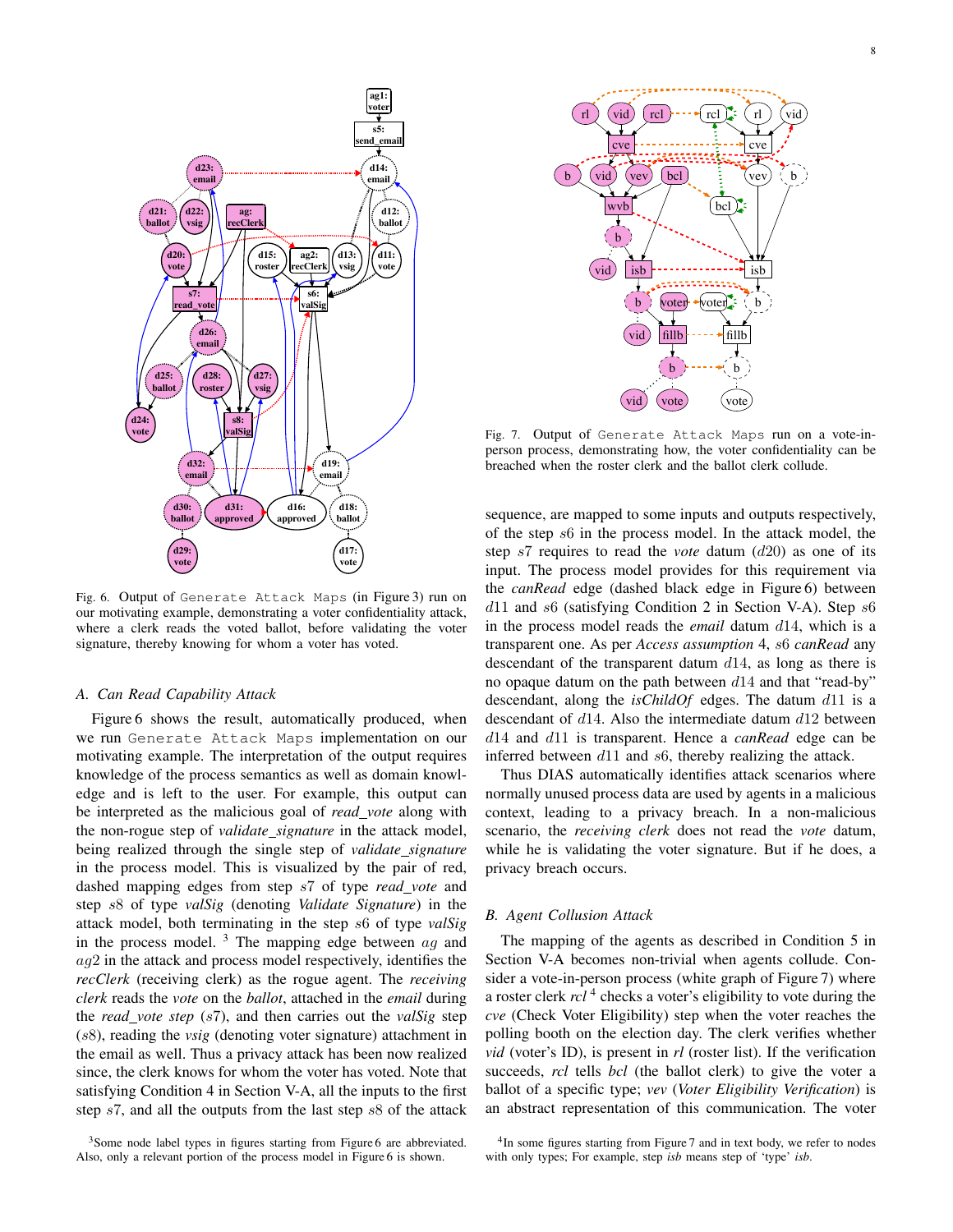now gets a blank ballot from *bcl* via the *isb* (Issue Ballot) step, on which he fills out his vote, as a child of the ballot, via the *fillb* (Fills Ballot) step.

Now let us consider that insider agents want to collude, to find out for whom a voter has voted. The pink graph in Figure 7 shows such a scenario. Once *rcl* finds out that a voter is eligible to vote, he covertly passes on the *vid* to *bcl*. The *bcl* writes that secret on an empty ballot as a child of it via the *wvb* (*Write Vote on Ballot*) step, and hands it over to the voter. The unsuspecting voter casts his vote on the ballot, as a child of it, as usual. Thus we have a ballot with two children subdata, the *vid* and the *vote* thereby breaking the voter's confidentiality.

Figure 7 shows the result of running the Generate Attack Maps implementation on these vote-in-person process and possible privacy breach attack models, automatically identifying how, the roster and the ballot clerk can collude to actually realize the attack. The step *cve* in the attack model along with its inputs and outputs is mapped to its counterpart in the process model (satisfying Conditions 1, 2 and 3 in V-A and shown by the orange mapping edge), while the sequence of steps *wvb,...,isb* in the attack model is mapped to the single step of *isb* in the process model via a pair of red edges (satisfying Condition 4 in V-A). Also there are mapping edges, from *rcl* and *bcl* in the attack model to their counterparts in the process model. All these can be interpreted as that, the *rcl* performs the usual step of checking the voter eligibility and the *bcl* performs the malicious step of writing the *vid* on the ballot along with the non-rogue step of issuing the ballot to the voter. The attack model requires that the secret *vid*, gained by the *rcl* via the *cve* step, needs to be passed onto the *bcl*. The process model supports this requirement, via the dotted green edges between the agents  $rcl$  and  $bcl$ , which signify that the *rcl* and the *bcl* can collude. Thus through the process step *isb*, the *bcl* can perform two activities: it writes the datum *vid* (as a child on the ballot *b*) which it *canRead* from the upstream, passed onto him by the *rcl* (assuming that the step *cve* does a *pass through* on *vid*), and then issuing the ballot to the voter. The voter fills out the ballot, (as shown by the orange mapping edges between the corresponding steps of  $fillb$  in the attack and process model) thereby breaching the voter confidentiality since now the same ballot contains the children, vid and vote.

### VIII. PROCESS IMPROVEMENT

After Generate Attack Maps identifies the possible ways in which an attack can take place on a process, Improve P (in Figure 3) automatically searches for, and applies improvement *opportunities* in the original process model to prevent the attack from succeeding in any possible way, or as many possible ways as it can eliminate. However, in the course of these improvements, Improve  $P$  does not modify the process model in such a way that the original process goal is inhibited. Thus, none of the process steps, agents, or data are deleted or updated in their types during the improvement.

Once improved, the resulting process model is again provided as an input to Generate Attack Map, to confirm that the process has been indeed made robust against the concerned attack in different possible ways. It may take multiple improvement iterations before this goal is achieved.

#### *A. Restrictor addition*

In this section we show how restrictors can be added as addon activities to process steps, to prevent attacks. We have used this improvement method to prevent the voter confidentiality attack on vote-by-email process (Section VII-A).



Fig. 8. A process improvement example where a restrictor e of type *ballot* (in the red box) prevents the capability of step *validate signature* to read *ballot* (d12), thereby preventing its capability to read the child *vote* (d11) as well. Without the *canRead* edge between  $d11$  and  $s6$ , the data mapping from  $d20$  to  $d11$  fails, thereby failing the voter confidentiality attack.

Figure 8 shows how a vote-by-email process can be improved to prevent the voter confidentiality breach attack. The attack model (as shown in Figure 6), requires the agent ag of type *recClerk*, carrying out the step s7 of type *read vote*, to read datum d20 of type *vote*. The process model satisfies this requirement via the step  $s6$ , having the capability to read  $d11$ using the *canRead* edge. Improve P (in Figure 3) finds an improvement opportunity here, where a restrictor  $e$  of type *ballot* is added as an add-on activity to the step s6 of type *valSig* as shown in Figure 8. The restrictor *e* prevents s6 from having the capability to read datum d12 of type *ballot* or any of its descendants. As per the *Access assumptions* (Section IV), a step *canRead* a child subdatum only if its parent is transparent. The restrictor  $e$ , by preventing the read access of step s6 to  $d12$ , has the effect of making  $d12$  as opaque. Thus s6 cannot read  $d11$ , which is a child of  $d12$  (shown by the red cross on the *canRead* edge between d11 and s6 in Figure 8), thereby preventing the map from  $d20$  to  $d11$  (shown by the red cross on the mapping edge), hence failing the attack.

A restrictor addition of type *vote* to process step s6, would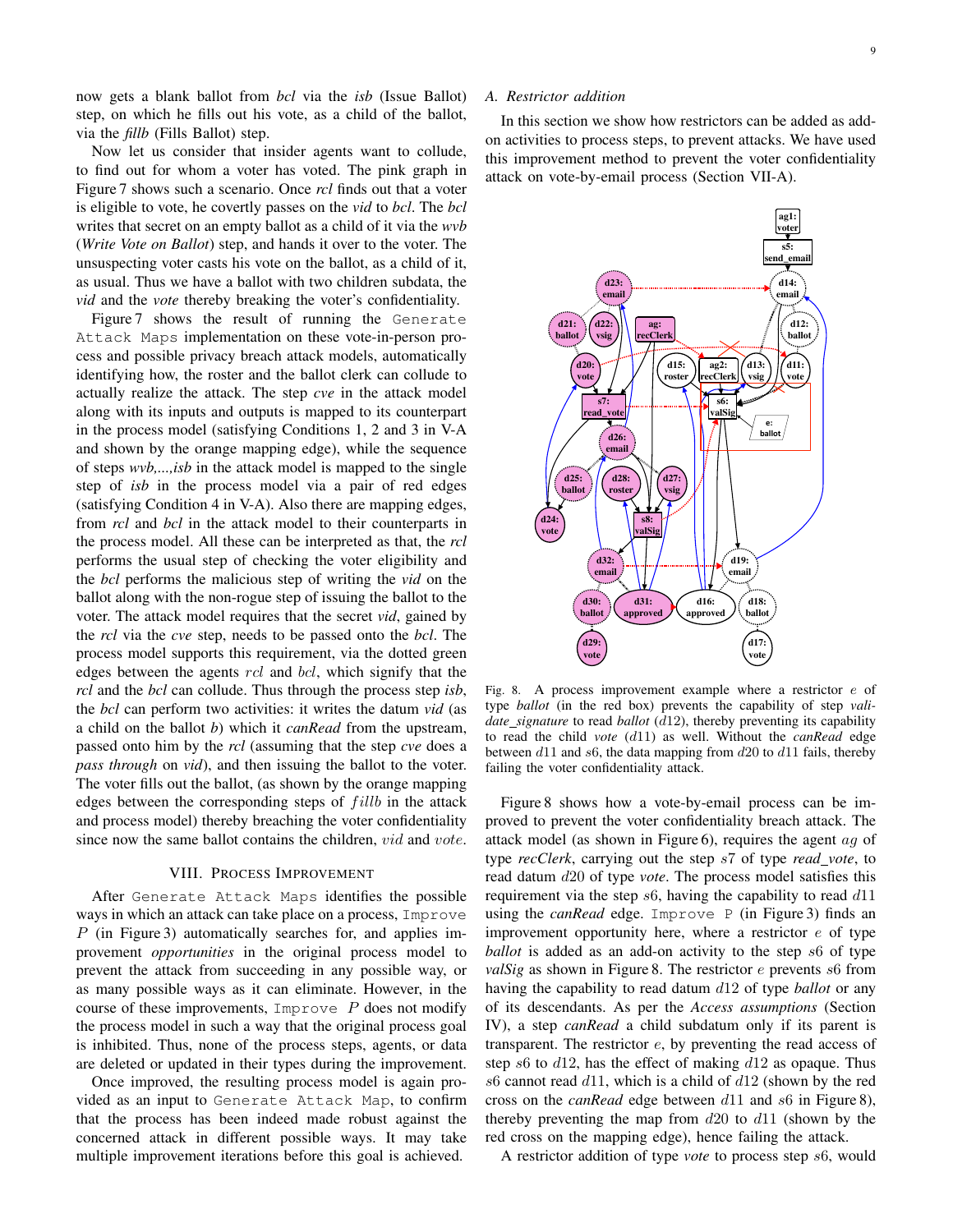

Fig. 9. Improve P run on a vote-in-person process, showing how an automatically added filter to the process step *isb* (in the red box), prevents the ballot clerk from issuing a *vid* containing ballot to the voter, thereby failing the voter confidentiality breach attack.

have the same effect as adding a restrictor of type *ballot* to step s6. The restrictor of type *vote* would have prevented s6 from having the capability to read any datum of type *vote*, thereby disallowing the map from  $d20$  to  $d11$ , hence failing the attack. This alternative process improvement way through more finegrained data access control, is desirable in scenarios where a process step reads siblings of the secret  $(d11)$ , we are trying to prevent the read of. For example if  $s6$  reads  $d11$ 's siblings (if present), then adding a restrictor of type *ballot* to s6 will prevent s6 from reading those siblings as well, hindering the original goal of the process in the first place.

Thus generalizing we can say that, if we need to prevent a step s from having the capability to read a datum d (s *canRead* d) in a process, then either we can add a restrictor of type equal to d's type to s, or we can add a restrictor of type equal to the type of any ancestor of  $d$ , to  $s$ , provided there is no read edge between that ancestor or any other descendant of that ancestor and s. Note that if a restrictor of type, equal to  $d$ 's type is added to s, then it must be the case that there exists no read edge between  $d$  or any descendant of  $d$ , and  $s$  in the process model. Otherwise, the improvement opportunity can not be applied because it hinders the original goal of the process.

Currently this 'restrictor-addition' improvement method is only conceptualized; in future we will implement it.

## *B. Filter addition*

We introduce a second improvement method with filters as add-on activities to process steps, to prevent attacks. This method prevents the voter confidentiality attack on vote-inperson process (Section VII-B).

Sometimes an attack model step writes a datum with a child, whereas its counterpart in the process model does not contain any matching child on the corresponding output datum. For example, in the attack model in Figure 7, the step isb writes a datum  $b$  with a child  $vid$ , whereas the output datum  $b$  from the corresponding *isb* step in the process model does not contain any child as vid. Thus a process improvement opportunity exists which is utilized by Improve  $P$  implementation. Figure 9 shows the output of Improve  $P$  run on the votein-person process, (Section VII-B). The implementation of Improve  $P$  automatically adds a filter,  $vid$ , on the process step, isb as shown within the red box of Figure 9. Condition 3 in Section V-A requires that, if we can validly map an output datum from an attack model step to that from a process model step, then the attack step's output must not contain a descendant whose type matches the process model step's filter's type. Thus, the addition of the filter of type  $vid$  on the step of type *isb* in the process model will ensure that Condition 3 does not hold. The output datum from the attack step isb can no longer be mapped to the output datum from the process step isb (red cross in Figure 9) because of this prohibitive filter, thereby failing the attack. The filter prevents the ballot output from step isb to contain the secret vid. Thus vid does not get carried downstream, where both the children subdata vid and vote can exist on the ballot, thereby preventing the voter confidentiality attack.

There maybe scenarios where a combination of different improvement opportunities are applied to the same process model to eliminate various attack ways.

## IX. RELATED WORK

First we compare DIAS to rest of the literature. Then we explain, how DIAS, with respect to our previous work on which it is based upon, advances our research contributions.

## *A. Comparison with other literature*

*1) Holistic perspective:* Most security analyses focus on specific parts of a process, rather than taking a holistic view. Kohno et al. [1] have analyzed the source code of voting machines having a significant share in US market, to realize that they do not meet sufficient security standards. Not only are these voting machines vulnerable to insider threats, like vote manipulation, but they are susceptible to simple outsider attacks as well, for example, against attacks over the computer network. Feldman et al. [14] have demonstrated that malicious code can be easily injected in Diebold AccuVote-TS voting machine, to steal votes undetectably, and manipulate machine records and logs. Similarly, [15], [16] have focused on the voting machine technology, which is a specific part of the process. In contrast to all these approaches, we examine the interactions among agents, steps, and data, i.e., all players in a process, rather than analyzing a specific aspect of a process, to identify attacks and improve the process.

*2) Process-based attack analysis:* Osterweil [17] first applied a formal method of process analysis to software development in order to improve the way in which software was developed. Several other models were developed for various uses such as co-ordination in the workplace, and several languages were developed to enable formal analysis of processes [18], [19], and applied to domains beyond software development, such as health care [20]–[22] and elections. But none of these approaches focus on identification and prevention of malicious attacks in processes. Curtis et al. [18] have studied the human aspect, attributable to a software process. Cass et al. [19] have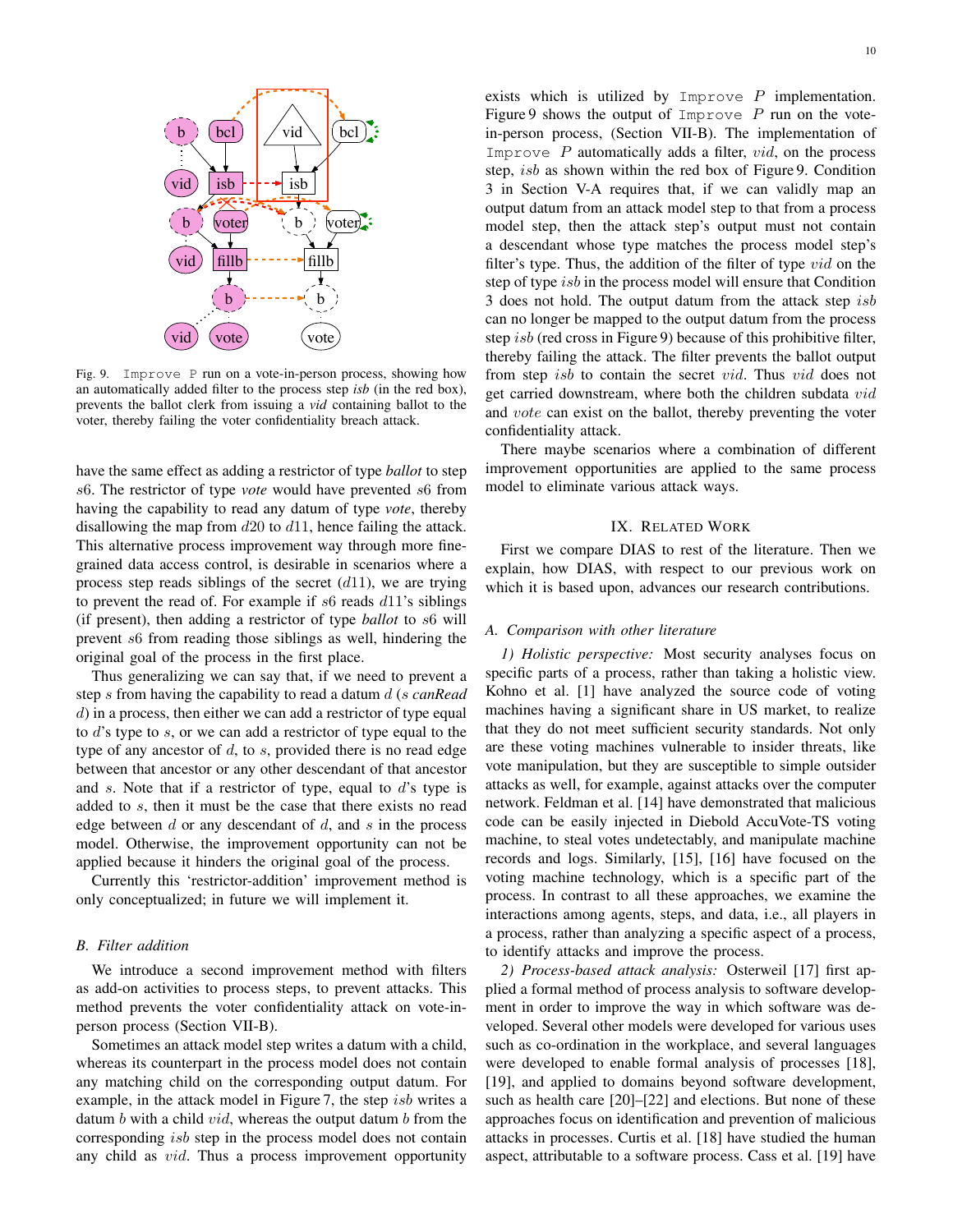shown the benefits of using Little-JIL as a graphical, yet formal, process programming language for defining and analyzing processes. Clarke et al. [20] have used Little-JIL to define a blood transfusion medical process, then applied PROPEL [23] system to elucidate desirable properties which must be adhered to by the process, and then used verifiers (SPIN [24], FLAVERS [25], LTSA) to check if the properties are actually respected. The verifier algorithmically checks all possible execution traces through the process model to determine if any execution violates any desired property to be conformed to, by the process. A counterexample trace is generated by the verifier if a property is violated, thereby detecting errors in the medical process. Christov et al. [21] takes a similar approach in identifying errors in a chemotherapy medical process. Simidchieva et al. [3] have used Little-JIL to define a detailed election process model, and then automatically derive a fault-tree to identify combination of failures that may allow a selected potential error to occur. All the errors identified by these aforementioned works in this paragraph, are inadvertent mistakes, committed by the process agents, whether human or automated. On the other hand, DIAS identifies intentional attacks on a process by rogue agents. Thus we see that, process-based attack analysis (as against error analysis) of agents, steps and data in any domain, including elections, is an emerging area of study, where a lot of work still needs to be done. Red-team tests have performed some work in this area, examining systems both individually and in the context of an election process [26]–[28], but the latter is being done informally and non-rigorously. Barr et al. [29] pointed out, the security of elections and the accuracy of their results depend just as much upon the processes and procedures followed as upon the technology used. But they have focused on pointing out the weaknesses of the standards, upon which US election processes and voting machine systems are designed, and process and system certifications are performed, rather than providing a formal attack analysis mechanism, as we do. Weldemariam et al. have examined the security of business processes, and applied that work to elections procedures [30]– [32]. They have discussed a formal methodology for assessing the procedural security of an organization. However unlike, our logic-rule based, attack identification approach, they have first encoded the process asset-flows in terms of executable specifications using a formal language, where there is an allowance for malicious transformation of assets by random execution of one or more threat actions in the model. Then they have specified, the desirable security properties using mathematical formulae, which the process needs to satisfy, and then have performed a security verification, using a model checker, to test if the security properties are fulfilled with respect to the threat scenarios in the model. Similarly Huong et al. [4] have analyzed the security properties of an election process under attack, using model checking. But unlike DIAS, the concept of agents in their analysis is not explicit; they realize it implicitly via the process steps. Also, our logic-rule based approach for determining the criteria for a successful attack is more flexible. By changing our logic rules, we can easily change the definition of a "successful attack", whereas in Huong's approach, the definition of a successful attack via a process not satisfying an "attack-always-fails" property is somewhat rigid. Also, their approach, unlike ours, does not provide a method for automated improvement of the process once the attack has been identified.

## *B. Advancing our previous work*

DIAS is based on, and extends our previous work of insider attack identification and prevention using a declarative approach [33]. The improvements made by DIAS, and their advantages, in relation to our previous work, are as follows:

- 1) Our extended model supports multi-level, hierarchical, parent-child decomposition of data (missing in our previous work), thereby being able to model and analyze a much wider range of real-world processes.
- 2) Hierarchical data decomposition enables differential data access modeling capability, which helps to identify more subtle privacy attacks. We can now model and identify scenarios, where rogue process agents utilize their not-soapparent capabilities to read data across the parent-child hierarchy via the steps, leading to privacy attacks.
- 3) DIAS is simpler and concise, but, subsumes all the concepts expressed by our previous model. For example, *annotation* was a construct in our previous model, encoding extra information in a datum. Hierarchical data modeling has replaced its need. A child of a datum is now, equivalent to an annotation on a datum. Also with annotations, we could not model multi-level data hierarchy. This is because an 'annotates' edge existed between an annotation and a datum, and annotation on an annotation on a datum, concept, could not be encoded.
- 4) Flexible step type matching in our extended model allows for more attack identification opportunities. A process model step should allow for at least what an attack model step demands, but can provide for more. Thus if a process step type is a subtype of the attack step type, then the attack step can be realized through the process step. This was disallowed by our previous approach, which needed the attack and process step types to be strictly equal, for a successful attack.
- 5) DIAS has an enriched semantics, expressed by the finegrained data dependency declarations. In our previous model, a process step was a "black-box"- it abstracted away the type of operations it performs on the inputs to produce the outputs. Also, our model did not specify which output from a step depends on which particular input. Our current work expresses all those fine-grained data dependencies and their types.
- 6) DIAS introduces additional process improvement methods like utilizing restrictors, missing in our previous work.

#### X. DISCUSSION

We present DIAS, a novel, logic rule-based, static analysis approach for automatically determining if an attack can take place on a process and if so, in how many ways this attack can be performed and who are the rogue insider agents involved. Interesting agent collusion, attack scenarios are also